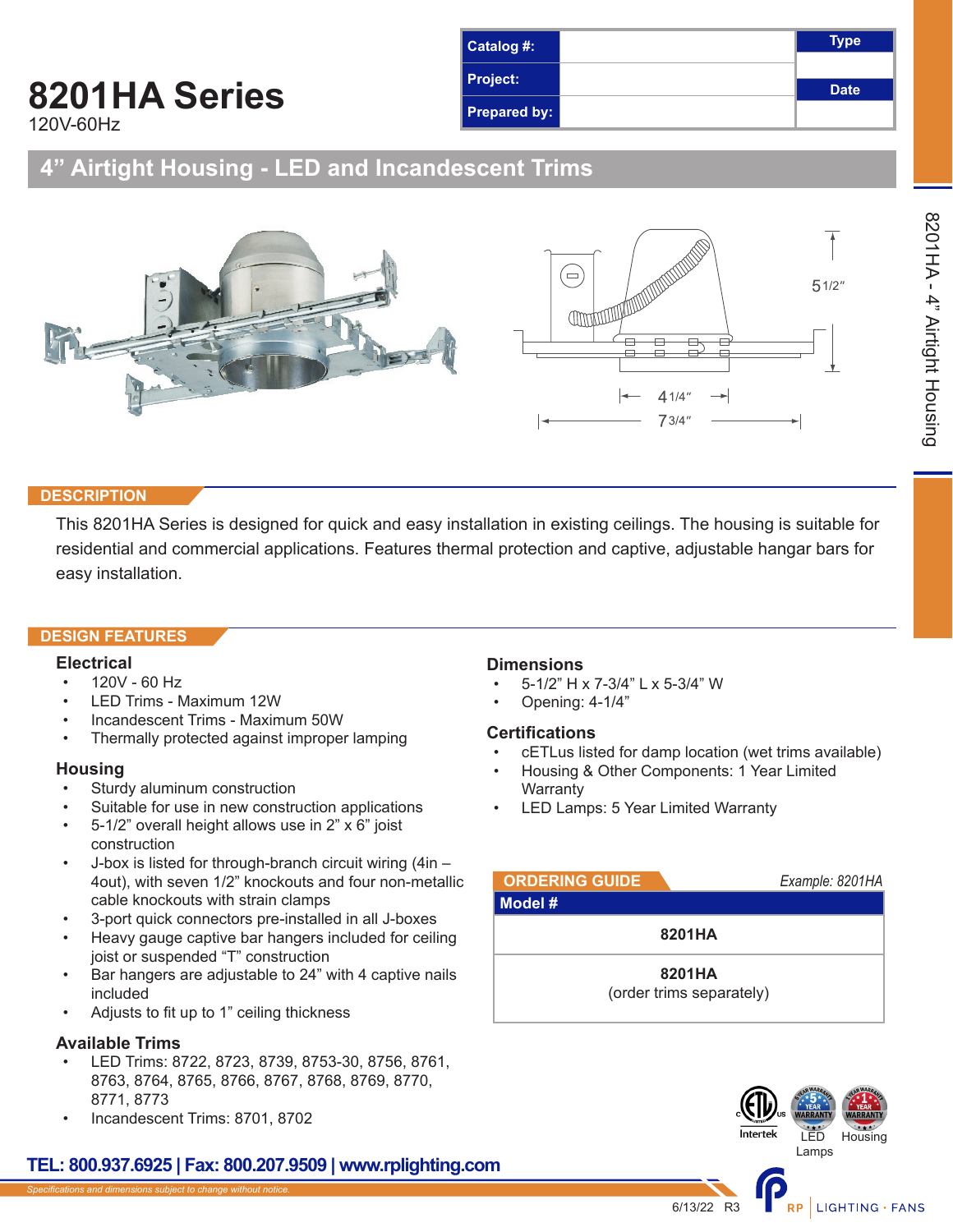# **8201HA Series**

120V-60Hz

## **LED Trim Ordering Information**

| <b>ORDERING GUIDE</b><br>Example: 8722WH-90-4K |                                      |                   |                 |                |
|------------------------------------------------|--------------------------------------|-------------------|-----------------|----------------|
| Model #                                        |                                      | <b>Finish</b>     | <b>CRI</b>      | <b>CCT</b>     |
|                                                | 8722                                 | <b>WH</b>         | -90             | $-4K$          |
| <b>WET</b>                                     | 8722                                 | <b>WH</b> : White | : 90 CRI<br>-90 | -4K<br>: 4000K |
| <b>STATISTICS</b>                              | 4" Baffle with Lens<br>10W   650 lms |                   |                 |                |

*Limited quantities; check with factory*

| <b>ORDERING GUIDE</b> |                     |                                     |                   |                 | Example: 8723WH-90-3K |
|-----------------------|---------------------|-------------------------------------|-------------------|-----------------|-----------------------|
|                       | Model #             |                                     | <b>Finish</b>     | <b>CRI</b>      | <b>CCT</b>            |
|                       |                     | 8723                                | <b>WH</b>         | -90             | $-3K$                 |
|                       | <b>WET</b>          | 8723                                | <b>WH</b> : White | : 90 CRI<br>-90 | $-3K$ : 3000K         |
|                       | enorthe<br>NERGY ST | 4" Baffle with Lens<br>9W   572 lms |                   |                 |                       |

### **ORDERING GUIDE** *Example: 8763WH-90-3K*

|            |                                       | $L$ <sup>2</sup>                                                                                            |                       |                                |
|------------|---------------------------------------|-------------------------------------------------------------------------------------------------------------|-----------------------|--------------------------------|
| Model #    |                                       | <b>Finish</b>                                                                                               | <b>CRI</b>            | <b>CCT</b>                     |
| <b>WET</b> | 8763                                  |                                                                                                             | $-90$                 |                                |
|            | 8763<br>4" Reflector<br>10W   600 lms | BK : Black<br><b>BN</b> : Brushed Nickel<br>CL: Clear<br><b>OB</b> : Oil Rubbed Bronze<br><b>WH</b> : White | $-90 : 90 \text{ CR}$ | $-3K : 3000K$<br>$-4K : 4000K$ |

*\* BK finish only available in -4K*

| <b>ORDERING GUIDE</b><br>Example: 8769WH-80-3K |                                    |                                                                                                       |                                                                           |               |
|------------------------------------------------|------------------------------------|-------------------------------------------------------------------------------------------------------|---------------------------------------------------------------------------|---------------|
| Model #                                        |                                    | <b>Finish</b>                                                                                         | <b>CRI</b>                                                                | <b>CCT</b>    |
|                                                | 8769                               |                                                                                                       |                                                                           | $-3K$         |
|                                                | 8769<br>4" Baffle with Lens<br>10W | <b>WH</b> : White<br>$BK : Black^*$<br><b>OB</b> : Oil Rubbed Bronze*<br><b>BA</b> : Brushed Aluminum | $-80 : 80 \text{ CRI}$<br>$(889$ lms)<br>$: 90$ CRI<br>-90<br>$(710$ lms) | $-3K$ : 3000K |

*\* - Only available in -80 CRI*

| <b>ORDERING GUIDE</b> |                                     |               |                          | Example: 8770CL-90-3K |
|-----------------------|-------------------------------------|---------------|--------------------------|-----------------------|
| Model #               |                                     | <b>Finish</b> | <b>CRI</b>               | <b>CCT</b>            |
|                       | 8770                                | <b>CL</b>     |                          | $-3K$                 |
|                       | 8770                                | $CL$ : Clear  | $-80 : 80 \text{ CRl}^*$ | $-3K$ : 3000K         |
|                       | 4" Clear Reflector<br>10W   710 lms |               | 90 CRI<br>-90            |                       |

*\* Limited quantities; check with factory*

| <b>ORDERING GUIDE</b> |                                              |  | Example: 8766BA               |
|-----------------------|----------------------------------------------|--|-------------------------------|
| Model #               |                                              |  | <b>Finish</b>                 |
|                       | 8766                                         |  |                               |
|                       | 8766                                         |  | <b>BA</b> : Brushed Aluminum  |
|                       | 4" Baffle<br>10W   900 lms<br>3000K   90 CRI |  | <b>OB</b> : Oil Rubbed Bronze |

*Limited quantities; check with factory*

### **TEL: 800.937.6925 | Fax: 800.207.9509 | www.rplighting.com**

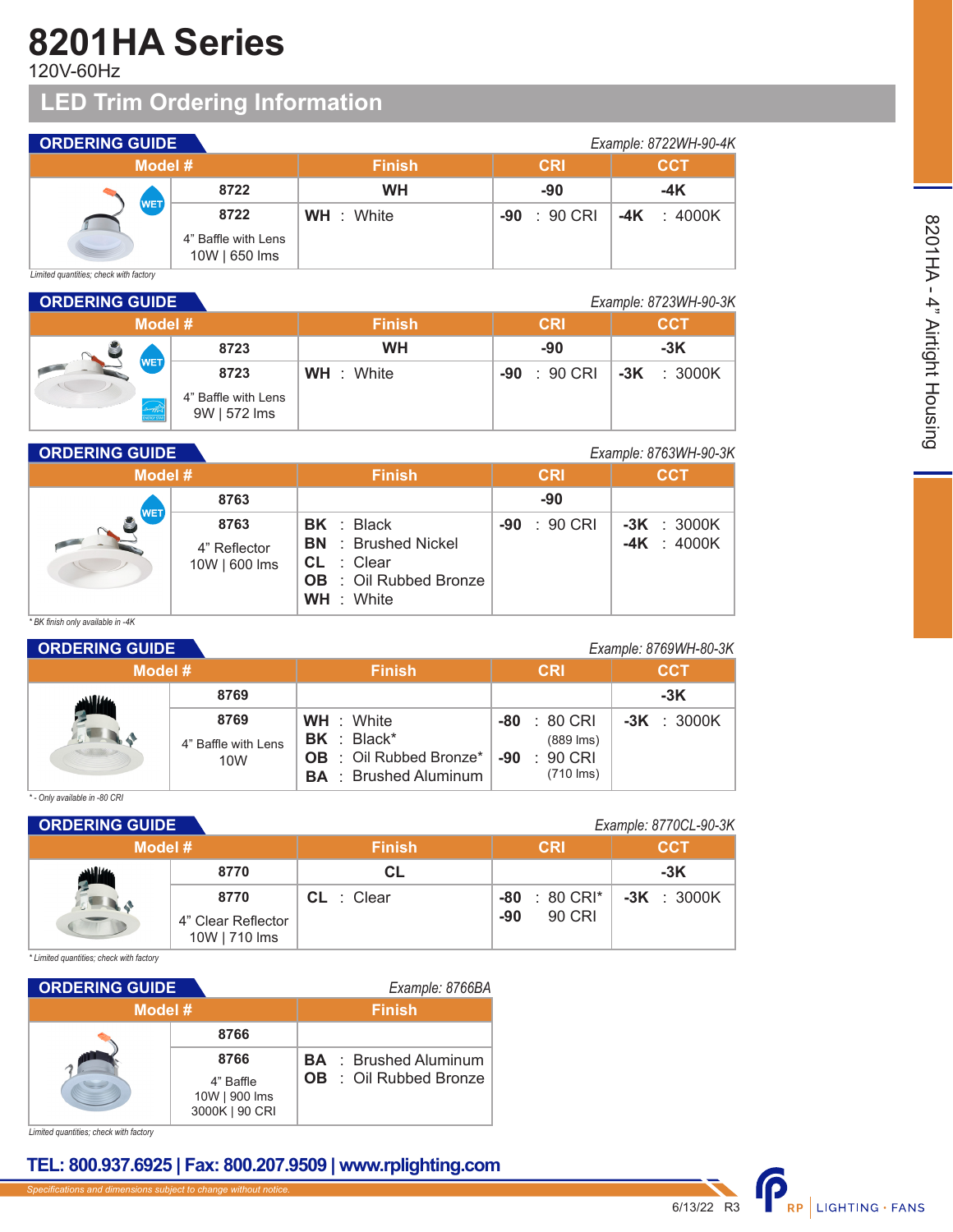# **8201HA Series**

120V-60Hz

## **LED Trim Ordering Information**

| <b>ORDERING GUIDE</b> |                                  |                               |                 | Example: 8761BN-90-3K |
|-----------------------|----------------------------------|-------------------------------|-----------------|-----------------------|
| Model #               |                                  | <b>Finish</b>                 | <b>CRI</b>      | <b>CCT</b>            |
| <b>WET</b>            | 8761                             |                               | -90             | $-3K$                 |
| <b>Second</b>         | 8761                             | <b>BN</b> : Brushed Nickel    | : 90 CRI<br>-90 | $-3K$ : 3000K         |
|                       | 4" Square Baffle<br>9W   630 lms | <b>OB</b> : Oil Rubbed Bronze |                 |                       |

*Limited quantities; check with factory*

| <b>ORDERING GUIDE</b><br>Example: 8773WH-90-3K |                                   |                                                    |                       |                     |
|------------------------------------------------|-----------------------------------|----------------------------------------------------|-----------------------|---------------------|
| Model #                                        |                                   | <b>Finish</b>                                      | <b>CRI</b>            | <b>CCT</b>          |
|                                                | 8773                              |                                                    | -90                   |                     |
| p=1                                            | 8773                              | <b>BN</b> : Brushed Nickel                         | $-90 : 90 \text{ CR}$ | $-3K$ : 3000K       |
|                                                | 4" Square Baffle<br>11W   700 lms | <b>OB</b> : Oil Rubbed Bronze<br><b>WH</b> : White |                       | $\div$ 4000K<br>-4K |

| <b>ORDERING GUIDE</b> |                                                      | Example: 8765BN                                                                  |
|-----------------------|------------------------------------------------------|----------------------------------------------------------------------------------|
| Model #               |                                                      | <b>Finish</b>                                                                    |
|                       | 8765                                                 |                                                                                  |
|                       | 8765<br>4" Eyeball<br>8W   600 lms<br>3000K   90 CRI | <b>BN</b> : Brushed Nickel<br><b>OB</b> : Oil Rubbed Bronze<br><b>WH</b> : White |

*Limited quantities; check with factory*

| <b>ORDERING GUIDE</b> |                                 | Example: 8768WH               |
|-----------------------|---------------------------------|-------------------------------|
| Model #               |                                 | <b>Finish</b>                 |
|                       | 8768                            |                               |
|                       | 8768                            | <b>BN</b> : Brushed Nickel    |
|                       | 4" Eyeball                      | <b>OB</b> : Oil Rubbed Bronze |
|                       | 10W   900 lms<br>3000K   90 CRI | <b>WH</b> : White             |

*Limited quantities; check with factory*

| <b>ORDERING GUIDE</b> |                                             | Example: 8753-30-BN           |
|-----------------------|---------------------------------------------|-------------------------------|
| Model #               |                                             | <b>Finish</b>                 |
|                       | 8753-30-                                    |                               |
|                       | 8753-30-                                    | <b>BN</b> : Brushed Nickel    |
|                       | 4" Gimbal<br>9W   520 lms<br>3000K   80 CRI | <b>OB</b> : Oil Rubbed Bronze |

*Limited quantities; check with factory*

| <b>ORDERING GUIDE</b> |                                                     | Example: 8764BN                                             |  |  |
|-----------------------|-----------------------------------------------------|-------------------------------------------------------------|--|--|
| Model #               |                                                     | <b>Finish</b>                                               |  |  |
|                       | 8764                                                |                                                             |  |  |
|                       | 8764<br>4" Gimbal<br>8W   600 lms<br>3000K   90 CRI | <b>BN</b> : Brushed Nickel<br><b>OB</b> : Oil Rubbed Bronze |  |  |

*Limited quantities; check with factory*

### **TEL: 800.937.6925 | Fax: 800.207.9509 | www.rplighting.com**